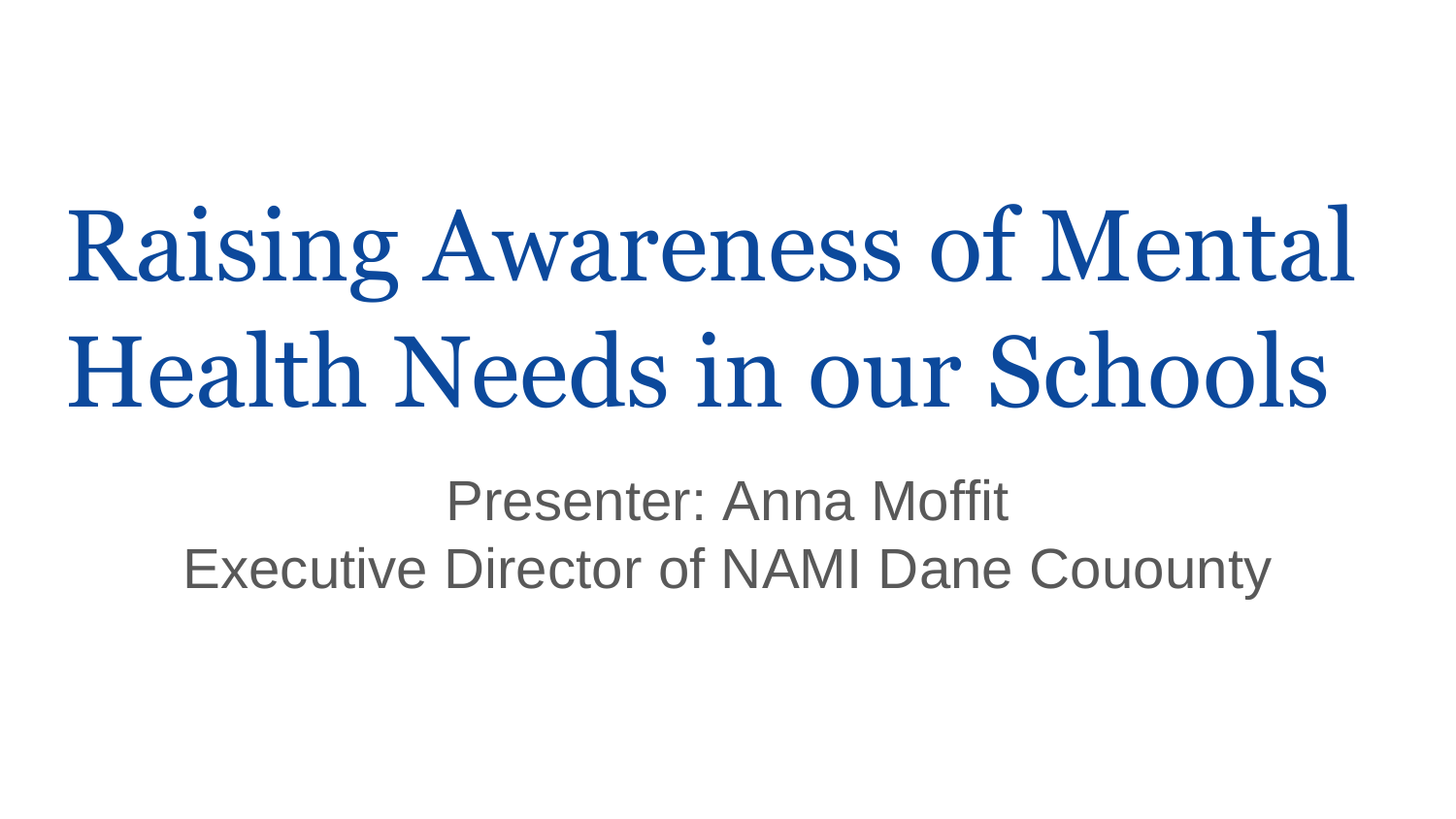

- Founding Chapter of the National Alliance of Mental Illness
- Founded in 1977 by Harriet Shetler, Bev Young and Nancy Abraham in Madison, WI. Harriet, Bev, and Nancy were all mothers of sons who were experiencing schizophrenia. Together, they wanted to make a change and created a group for others sharing similar experiences. It was originally called "AMI", which means friend in French.
- NAMI is a non profit organization that provides education, support, and advocacy for individuals and their loved ones impacted by mental illness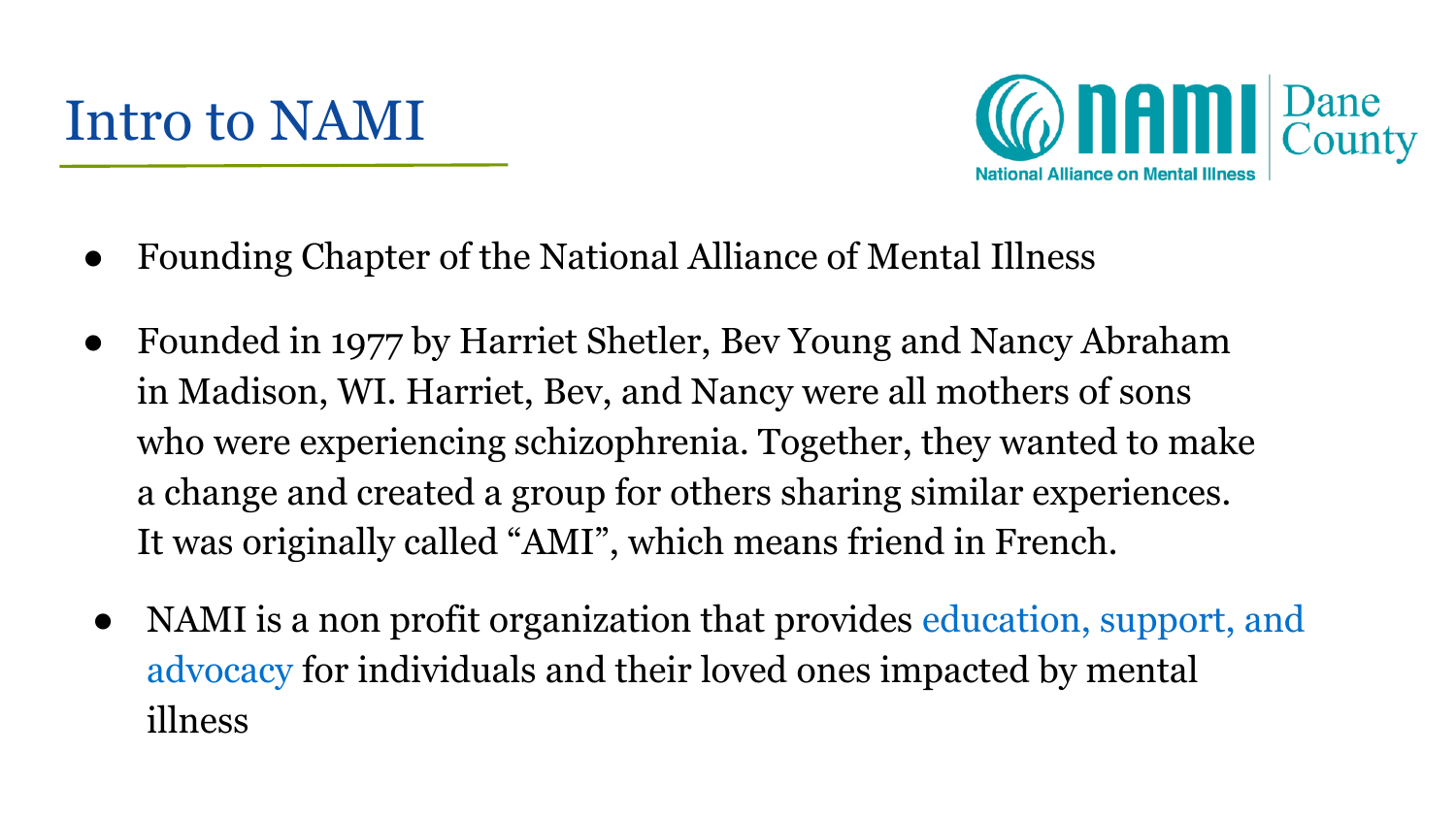### Data and Stats on Mental Illness

-Young adults aged 18-25 years have the highest prevalence of mental illness (25.8%)

[-16.5%](https://jamanetwork.com/journals/jamapediatrics/fullarticle/2724377?guestAccessKey=f689aa19-31f1-481d-878a-6bf83844536a) of U.S. youth aged 6-17 experienced a mental health disorder in 2016 (7.7 million people)

[-1 in 6](https://jamanetwork.com/journals/jamapediatrics/fullarticle/2724377?guestAccessKey=f689aa19-31f1-481d-878a-6bf83844536a) U.S. youth aged 6-17 experience a mental health disorder each year

[-50%](https://www.ncbi.nlm.nih.gov/pubmed/15939837) of all lifetime mental illness begins by age 14

[-50.6%](https://jamanetwork.com/journals/jamapediatrics/fullarticle/2724377?guestAccessKey=f689aa19-31f1-481d-878a-6bf83844536a) of U.S. youth aged 6-17 with a mental health disorder received treatment in 2016

-High school students with significant symptoms of depression are more than [twice as likely](https://www.ncbi.nlm.nih.gov/pubmed/29195763) to drop out compared to their peers

-31% of high school students report feeling sad almost everyday for two or more weeks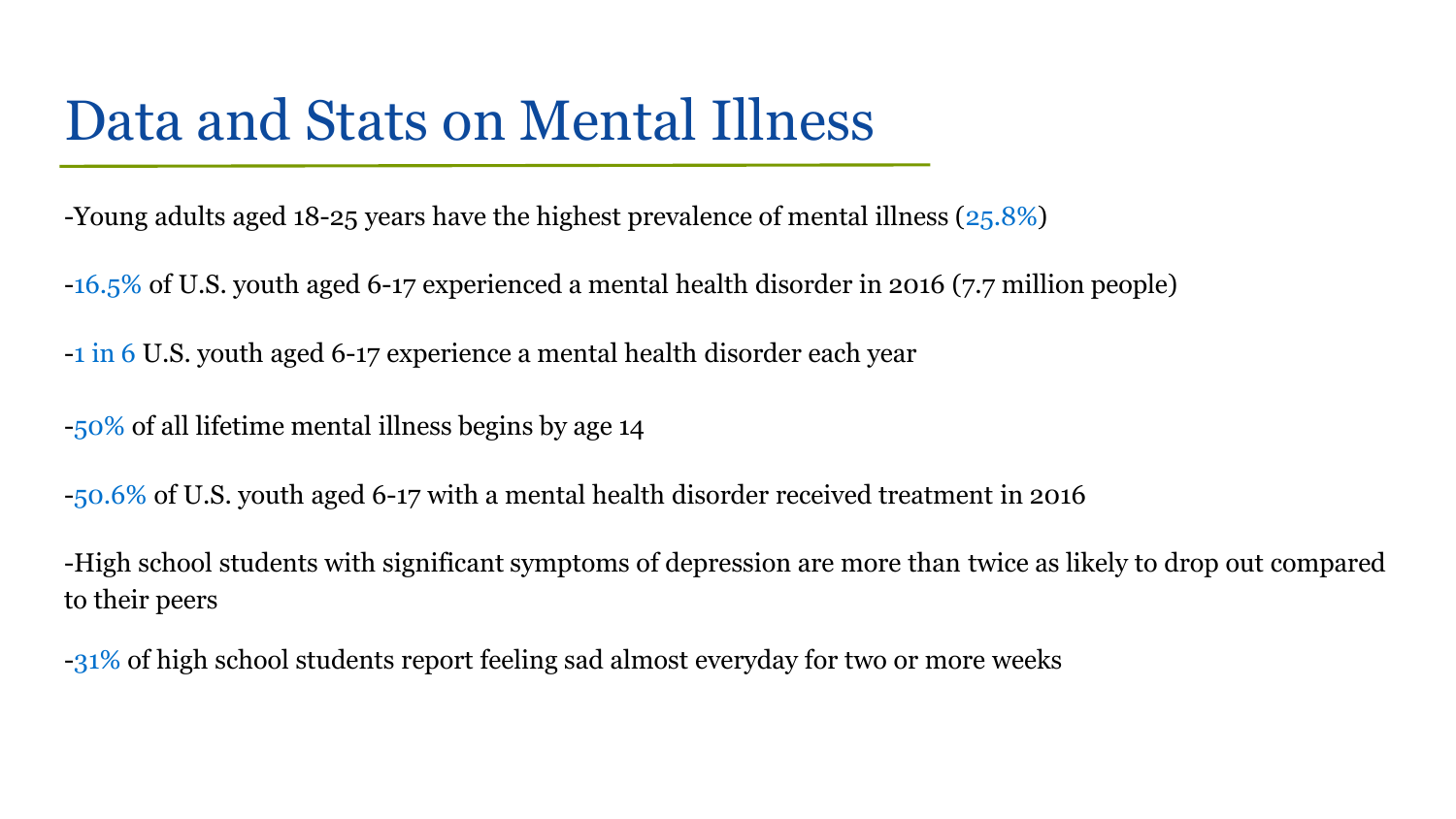# Fundamentals of Mental Illness

### ● Mental illness…

- Is a health condition that affects a person's thinking, feeling, and behavior
- May affect someone's ability to relate to others and function each day
- Affects everyone differently, even people with the same diagnosis
- Can be influenced by genetic and/or environmental factors
- Is common and treatable

- Diagnosis: *The Diagnostic and Statistical Manual of Mental Disorders (DSM)* 
	- Handbook used by healthcare professionals to diagnose mental disorders
	- Contains descriptions, symptoms, and other criteria for diagnosis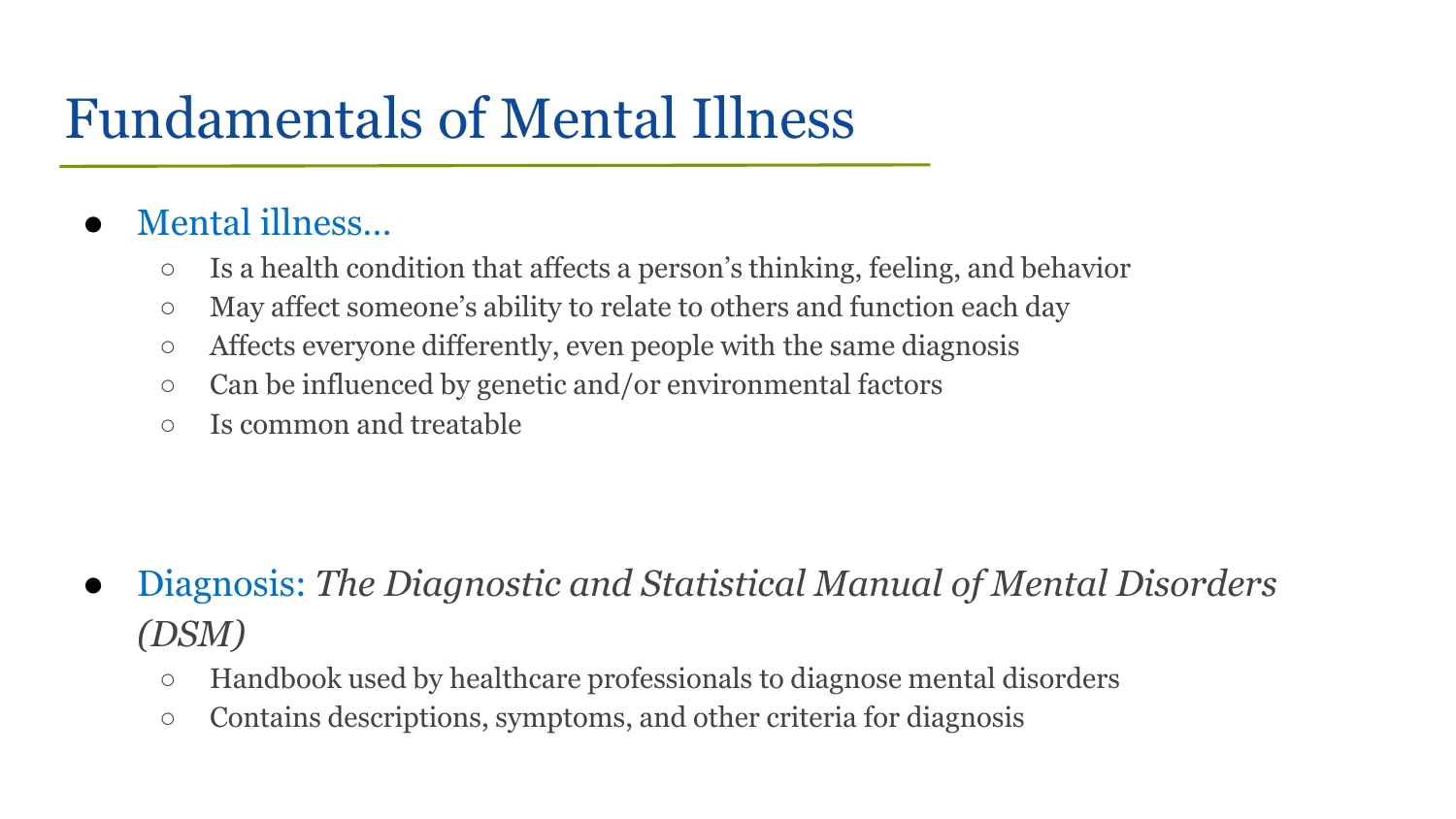# Mental Health Issues in High School

- Pressures teens face:
	- 61% academic
	- 29% appearance
	- 28% social status
	- 21% involvement
- Social media and mental health:



#### Social media and anxiety in adolescents

A study of more than 450 youth aged 11-17 found: Ninety-seven percent of participants indicated that they used social media.

Thirty-five percent of participants were classed as poor sleepers.

Forty-seven percent of participants were classed as anxious.

Higher emotional investment in social media was strongly correlated with higher levels of anxiety.<sup>45</sup>

- In addition, **1 in 6 youth** will experience a mental health condition this year:
	- Anxiety Disorders
	- Mood Disorders (Depression, Bipolar Disorder)
	- Obsessive-Compulsive and Related Disorders
	- Eating Disorders
	- PTSD
	- Neurodevelopmental Disorders (ADHD) & ASD)
- For more information on specific diagnoses go to:

[https://www.nami.org/Learn-More/Mental-](https://www.nami.org/Learn-More/Mental-Health-Conditions)Health-Conditions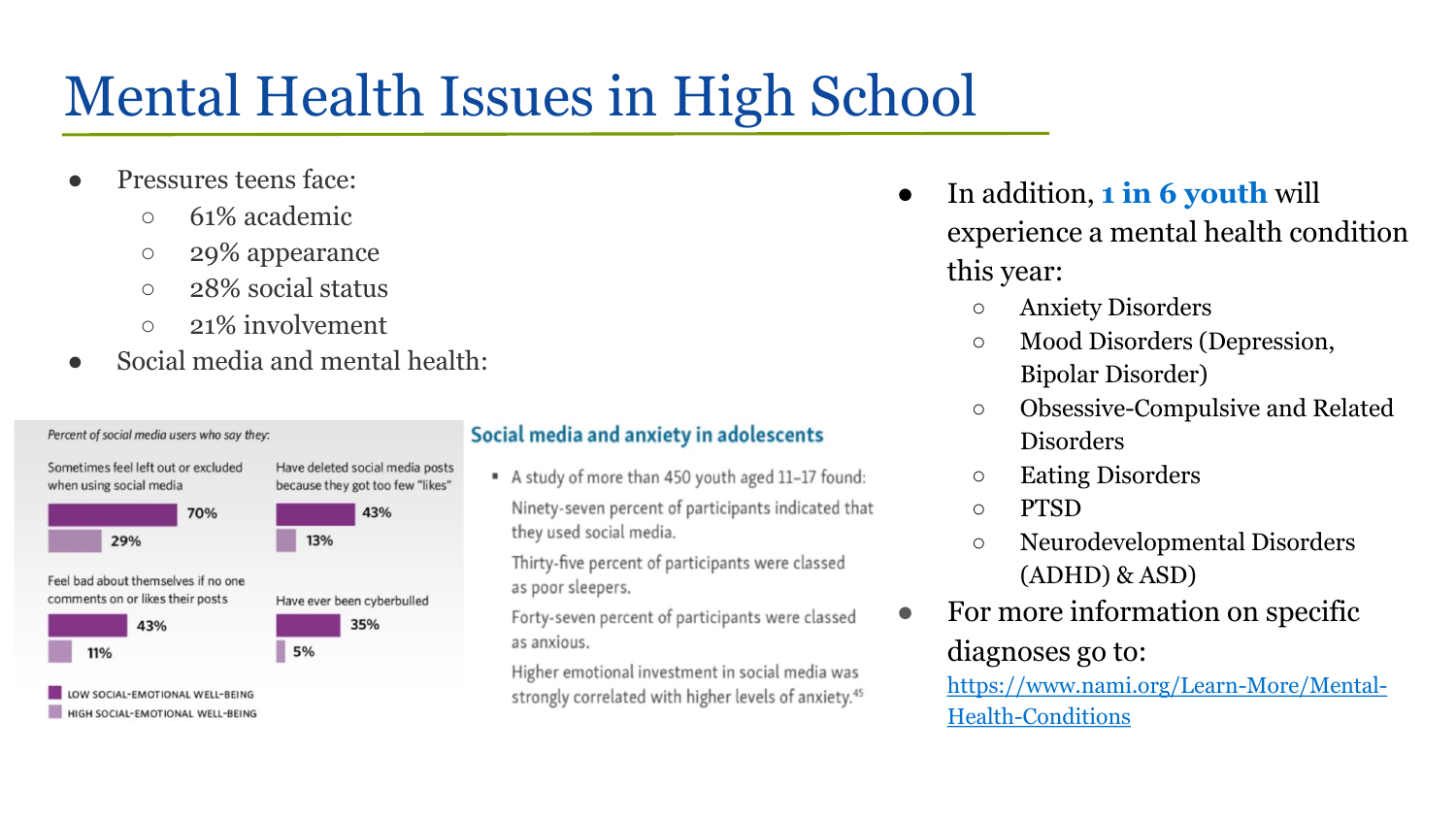# Anxiety Disorders

### **General Symptoms**

- Emotional
	- Feelings of apprehension or dread
	- Feeling tense or jumpy
	- Restlessness or irritability
- Physical
	- Racing heart and shortness of breath
	- Sweating, tremors and twitches
	- Headache, fatigue and insomnia
	- Upset stomach
- The prevalence of any anxiety disorder among adolescents is higher for females (38.0%) than for males (26.1%).

**Did you know 1 in 3 of all adolescents ages 13-18 will experience an anxiety disorder?**

### **Types of Anxiety Disorders**

- Generalized Anxiety Disorder (GAD)
	- Chronic, exaggerated worrying about everyday life
	- Consumes hours each day
- **Social Anxiety** 
	- NOT shyness
	- Intense fear about social interaction, often driven by irrational worries about humiliation (e.g., not knowing what to say)
	- $\circ$  Panic attacks = common reaction to anticipated/forced interaction
	- **\*Anxiety is the most common mental health disorder in adolescents**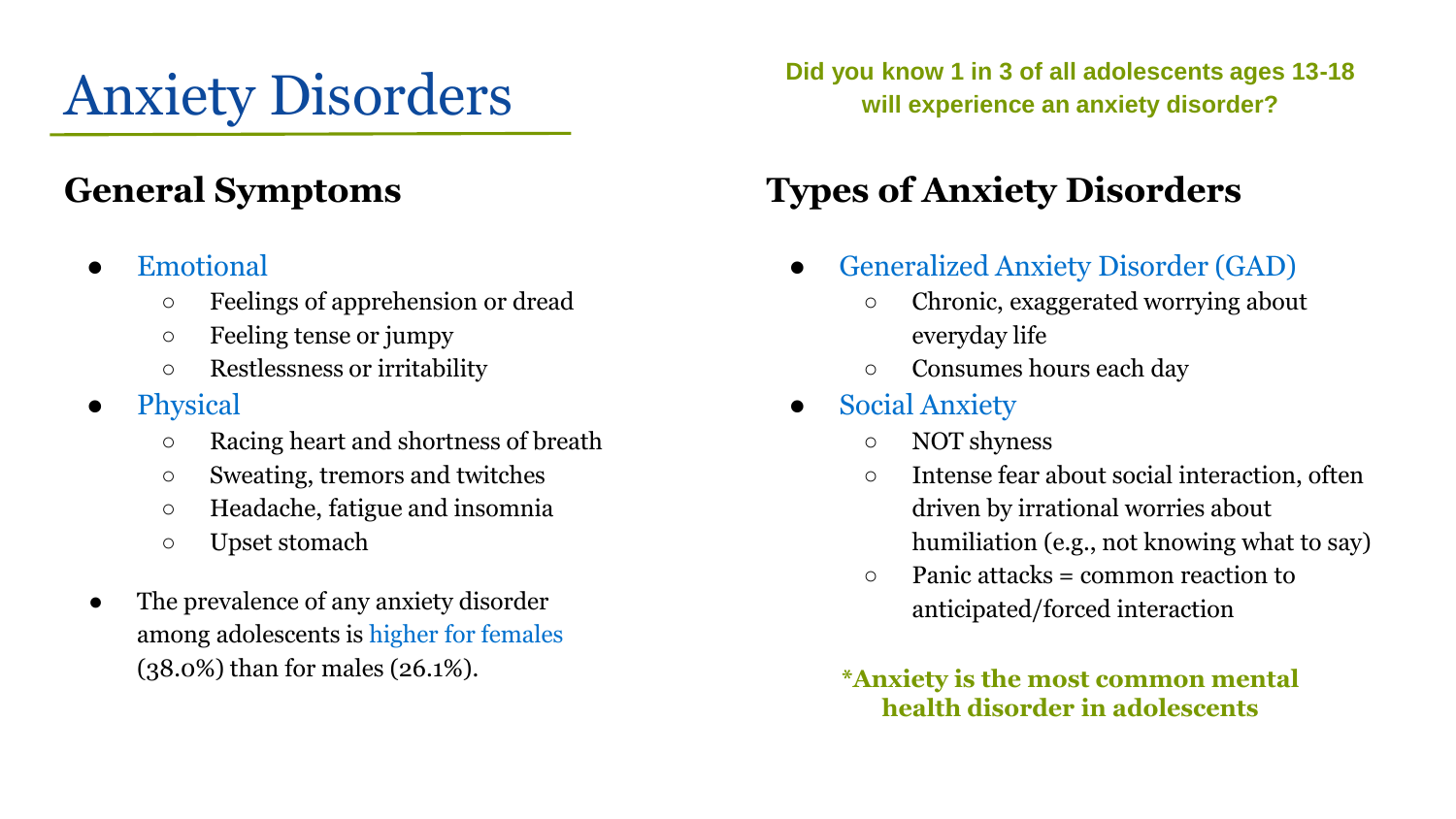"you can't mess up on this test, you need to do it perfectly"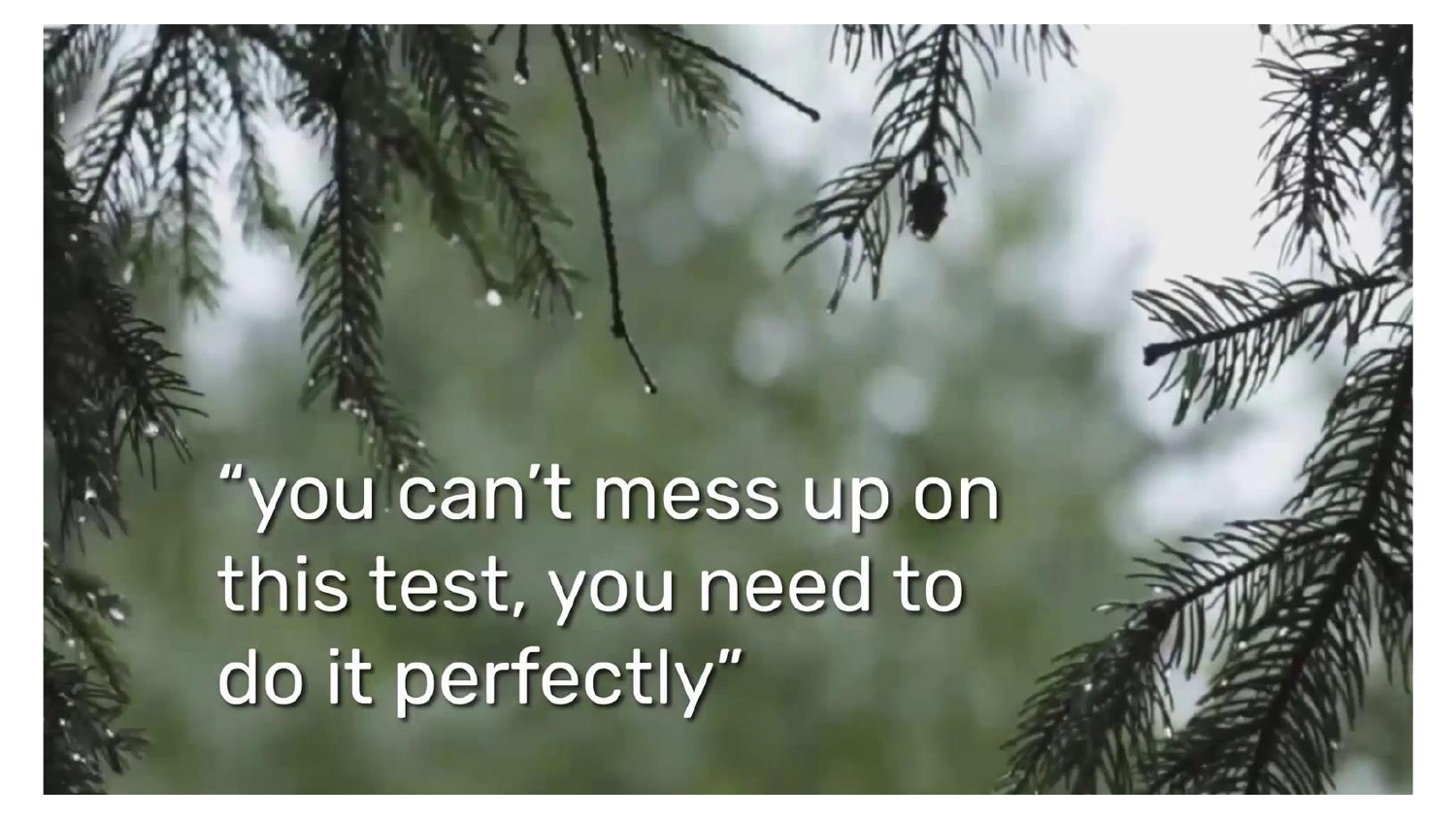### Depressive Disorders

- **Major Depressive Disorder**: A common and serious illness that negatively affects how an individual feels, resulting in a persistent feeling of sadness.
- **Persistent Depressive Disorder (Dysthymia):** A depressed mood that lasts for at least two years. A person with persistent depressive disorder may have episodes of major depression along with periods of less severe symptoms, but symptoms must last for two years to be considered persistent depressive disorder.

**Did you know that as many as 80% of teens suffering from depression can be successfully treated if they seek help from a doctor or therapist?**

#### **Symptoms of Major Depressive Disorder & Dysthymia:**

- Feeling sad or having a depressed mood
- Loss of interest or pleasure in activities once enjoyed
- Changes in appetite or weight
- Trouble sleeping or sleeping too much
- Loss of energy or increased fatigue
- Increase in purposeless physical activity (e.g., hand-wringing or pacing) or slowed movements and speech (actions observable by others)
- Feeling worthless or guilty
- Difficulty thinking, concentrating or making decisions
- Thoughts of death or suicide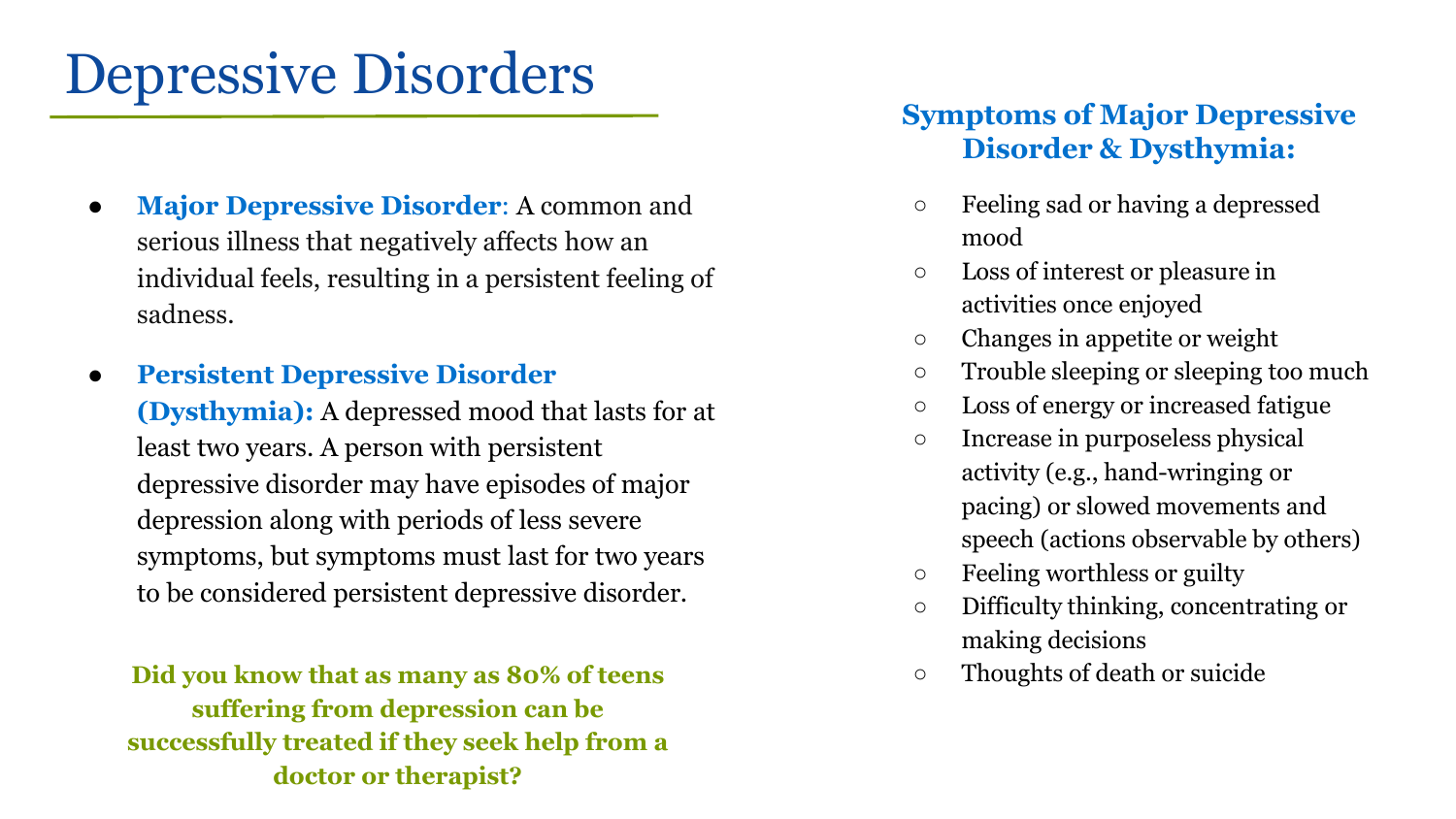**Bipolar Disorder:** A brain and behavior disorder characterized by severe shifts in a person's mood and energy, making it difficult for the person to function. Bipolar disorder causes repeated mood swings that can cause the person to feel very high (mania) or low (depressive).

- **Type I:** A person has experienced one or more episodes of mania
- **Type II:** A person has experienced depressive episodes shifting back and forth with hypomanic episodes, but never a "full" manic episode

#### **Mania Symptoms:**

- Increased energy
- Poor concentration
- Abuse of drugs
- Racing thoughts and fast talking
- Extreme irritability
- Heightened sense of importance

#### **Depressive Symptoms:**

- Decreased energy and fatigue
- Loss of interest or pleasure in activities
- Difficulty concentrating, remembering or making decisions
- Thoughts of death or suicide
- Sad, anxious or empty-feeling mood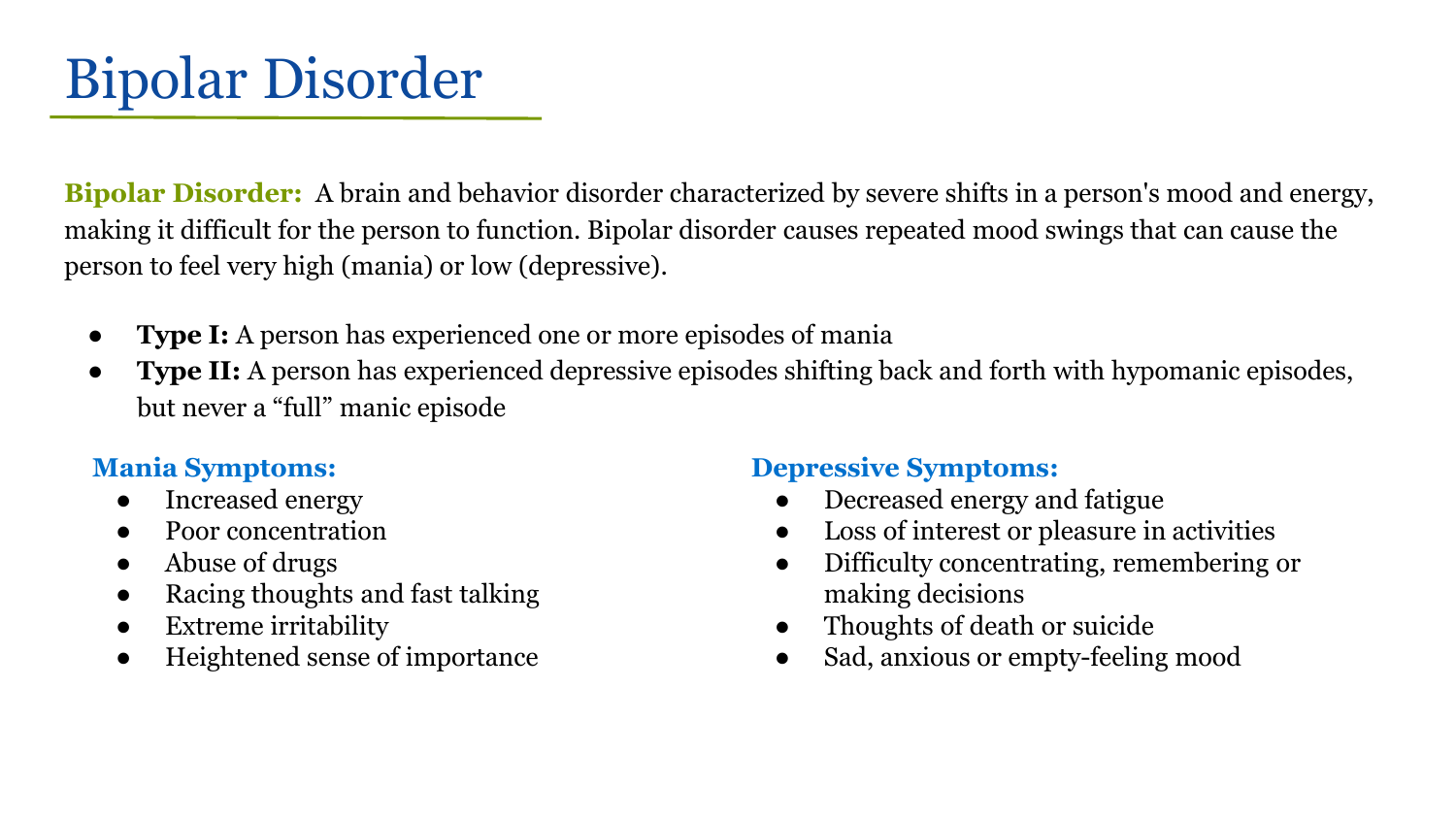## Obsessive-Compulsive and Related Disorders

### **Obsessive-Compulsive Disorder (OCD):**

characterized by obsessions & compulsions

● **Obsessions:** intrusive, irrational thoughts or impulses

that occur repeatedly; \*aware thoughts are irrational

- Contamination (germs; bodily fluids)
- Losing control (fear of acting on an impulse to harm others; fear of blurting out insults)
- Perfectionism (concern about evenness or exactness; fear of losing important information when throwing something out)
- **Compulsions:** repetitive acts that temporarily relieve stress brought on by an obsession
	- Washing & cleaning (excessively/in a certain way)
	- Checking (that nothing terrible happened; that you didn't make a mistake)
	- Repeating (doing a task 3 times because 3 is a "good" or "right" number )
	- Mental compulsions (mental review of events to prevent harm)

● **Body Dysmorphic Disorder:**

characterized by an obsession with physical appearance, often for many hours a day

- \*NOT vanity perceived flaws cause significant distress and inhibit ability to function
- **Excoriation:** compulsive urge to scratch or pick at the skin
- **Trichotillomania:** compulsive urge to pull out (and sometimes) eat one's own hair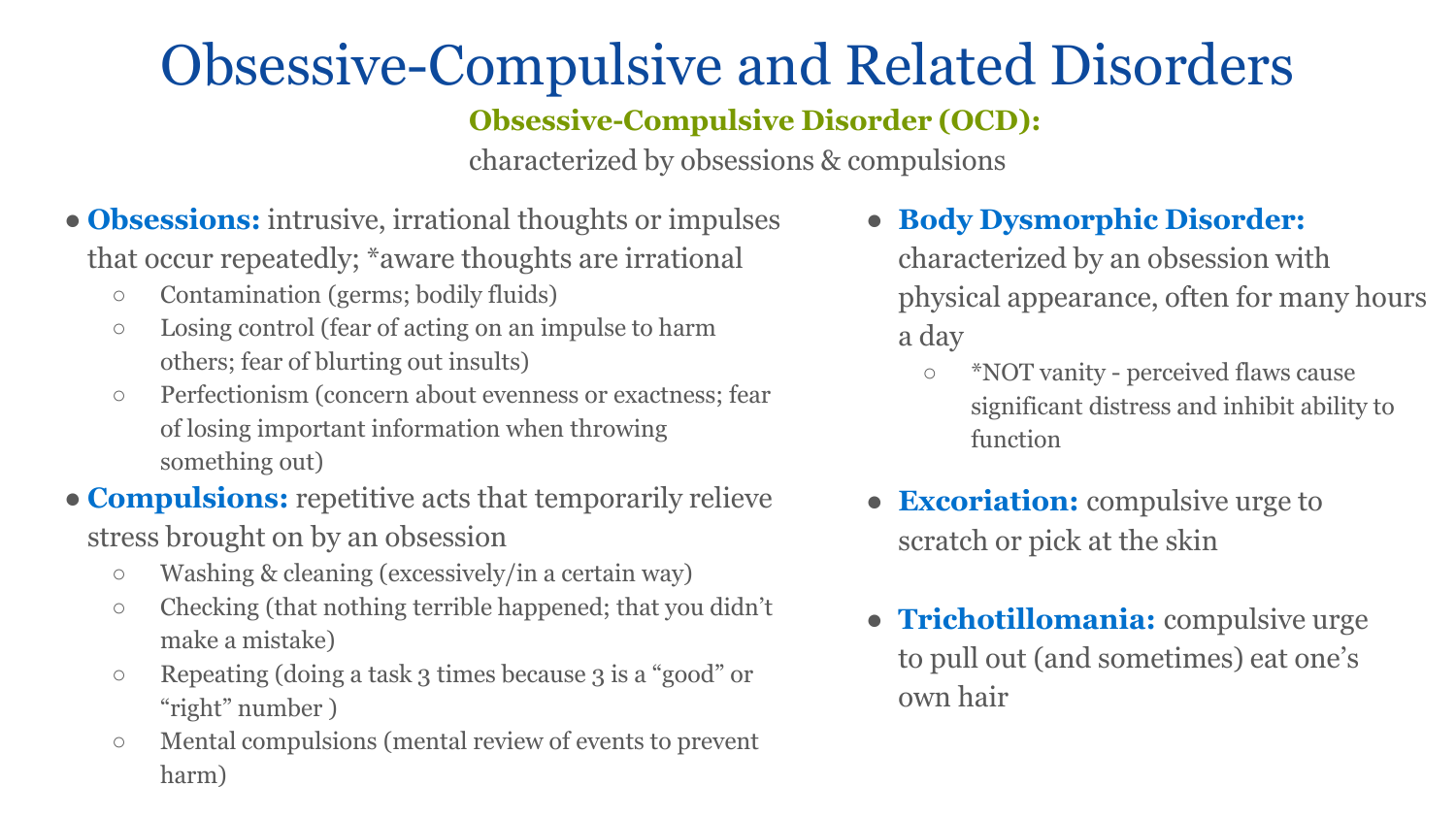# Eating Disorders

**DID YOU KNOW? Every 62 minutes at least one person dies as a direct result from an ED. ED's have the highest mortality rate of any mental illness.**

- **Anorexia Nervosa:** denying self food to point of starvation while obsessing about weight
	- *Emotional symptoms:* irritability, social withdrawal, lack of mood or emotion, fear of eating in public & obsessions with food and exercise
	- *Physical symptoms:* irregularities/loss of menstruation, constipation & abdominal pain, irregular heart rhythms, low blood pressure, dehydration, insomnia
- **Bulimia Nervosa:** eating very large amounts of food in a short period then ridding oneself of the food through vomiting, laxatives, or excessive exercise
	- *Emotional symptoms:* low self-esteem, feelings of being out of control, shame/guilt
	- *Physical symptoms:* damage to digestive tract & teeth, acid reflux, cardiac arrhythmias, heart failure
- **Binge-Eating Disorder:** eating very large amounts of food in a short period without purging
	- *Emotional symptoms:* feeling out-of-control, depressed, disgusted, ashamed, guilty
	- *Physical symptoms:* dry skin, brittle hair, acne, gastrointestinal problems, high blood pressure, low energy

### **Which do you think is most common in the US?**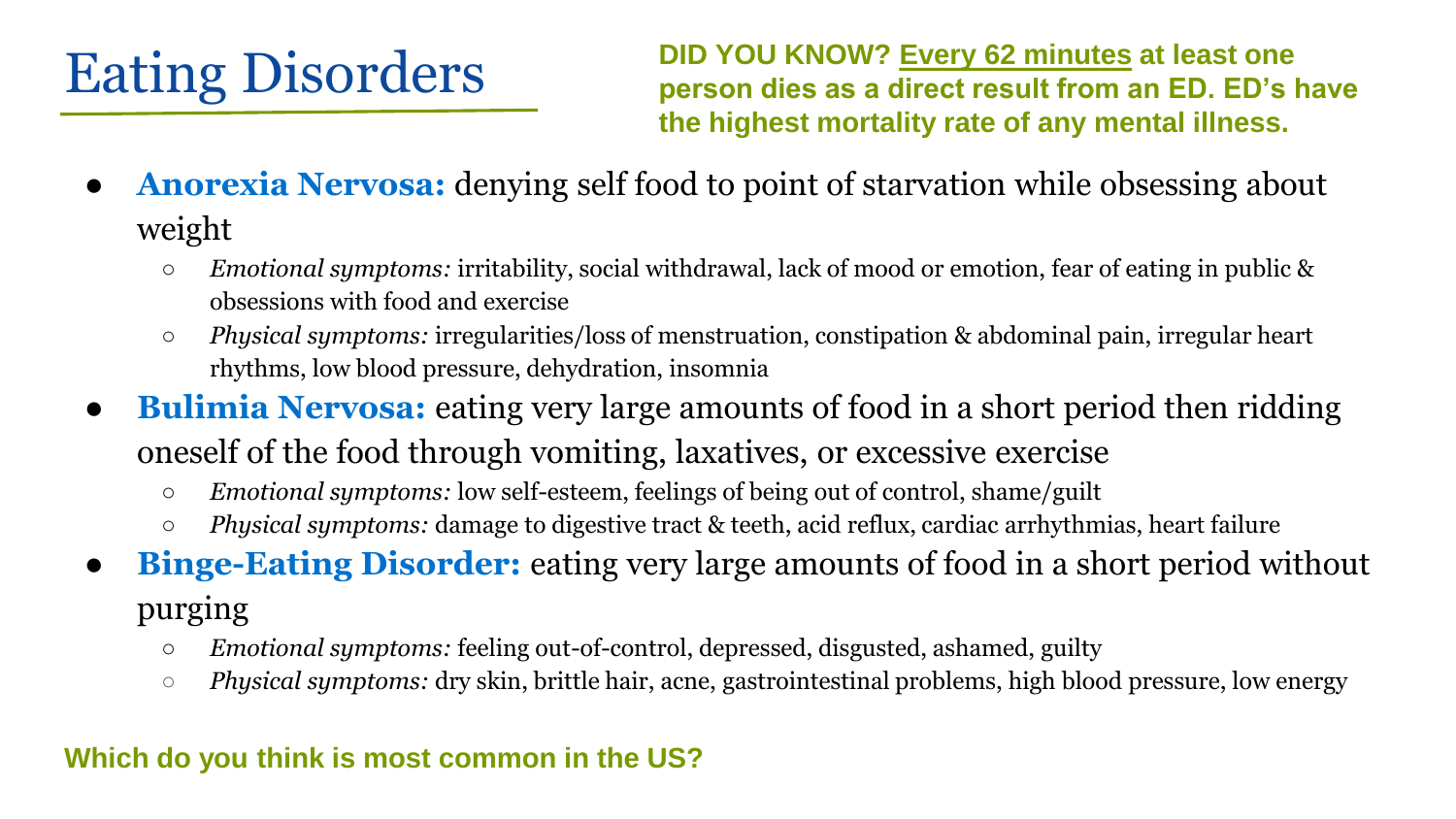## Post Traumatic Stress Disorder (PTSD)

**PTSD:** A mental health condition triggered by traumatic event - experienced or witnessed

- **Symptoms** may start within one month or not appear for years
	- **Intrusive memories**
		- Recurrent, unwanted distressing memories of traumatic event
		- Nightmares
		- Severe emotional distress or physical reactions to reminders of traumatic event
	- **Avoidance**
		- Avoiding thinking/talking about event
		- Avoiding places, activities or people that remind you of event
	- **Negative changes in thinking and mood**
		- Negative thoughts about self, others, or the world
		- Memory problems
		- Lack of interest in activities once enjoyed
	- **Changes in physical and emotional reactions**
		- Being easily startled or frightened
		- Always being on guard for danger
		- Irritability, angry outbursts
		- Overwhelming guilt or shame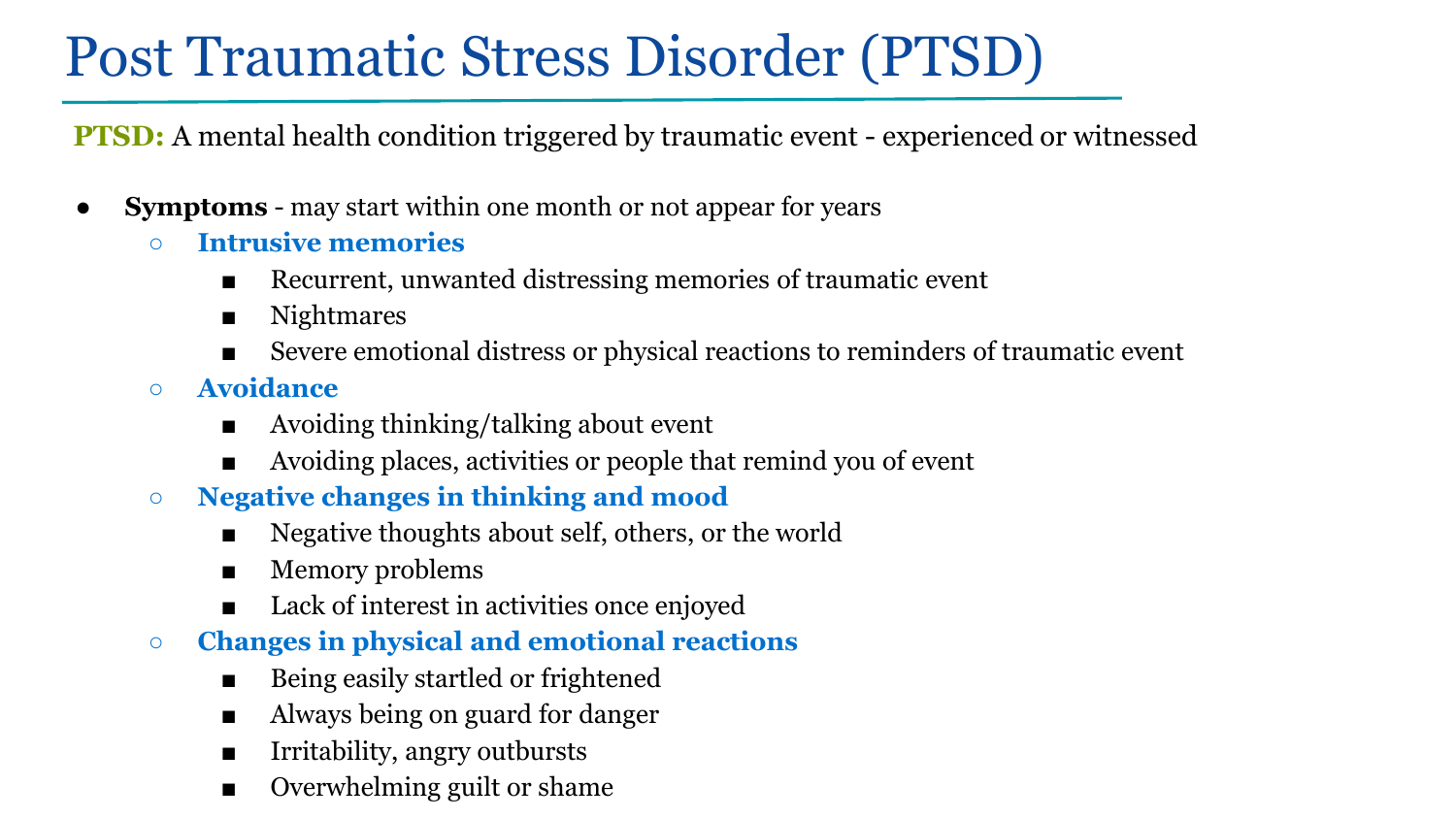## Neurodevelopmental Disorders

● **Neurodevelopmental Disorders:** 

Associated primarily with the functioning of the neurological system and brain and have an early onset, typically during the developmental stage. This includes:

- Autism
- Dyslexia
- Hearing/Vision Loss
- Can cause difficulties with language and speech, motor skills, behavior, memory, and learning.
- Symptoms and behaviors of children with neurodevelopmental disorders often change as they get older.

#### **Attention-Deficit/Hyperactivity Disorder (ADHD):** characterized by inattention, hyperactivity and impulsivity

- Inattention:
	- Easily distracted
	- Bored quickly
	- Trouble completing assignments
	- Not paying attention when spoken to
	- Daydreaming
	- Difficulty processing information quickly
	- Struggling to follow directions
- Hyperactivity:
	- Fidgeting, trouble sitting still
	- Non-stop talking
	- Touching/playing with everything
- Impulsivity:
	- Impatience
	- Acting without regard to consequences
	- Difficulty waiting, taking turns
	- Interrupting others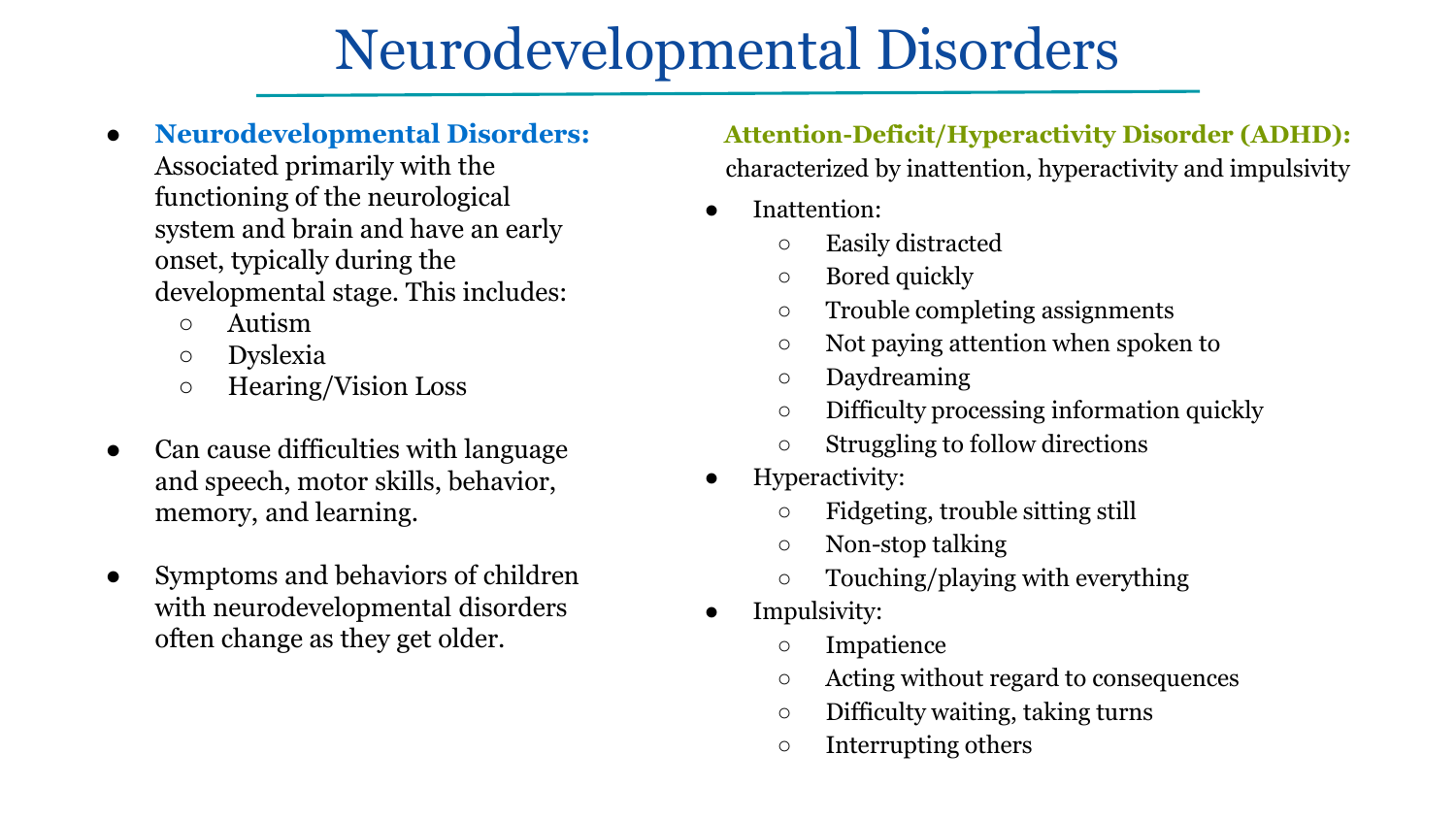# General Warning Signs of Mental Illness

- Changes in mood (ex. feelings of sadness, withdrawal, or mood swings)
- Intense emotions (ex. overwhelming fear, extreme anxiety, angry outbursts)
- Changes in behavior due to changes in emotion (ex. sleeping an excessive amount, skipping social gatherings, not enjoying things you used to enjoy)
- Increase in risk-taking behavior (ex. reckless driving or excessive use of drugs/alcohol)
- Difficulty concentrating, decreased performance in school
- Unexplained weight loss or changes in appetite
- Self-injury (ex: cutting or burning)
- Self neglect (ex: not eating, not performing normal hygiene routines, not being physically active)
- Suicidal thoughts, plans, or attempts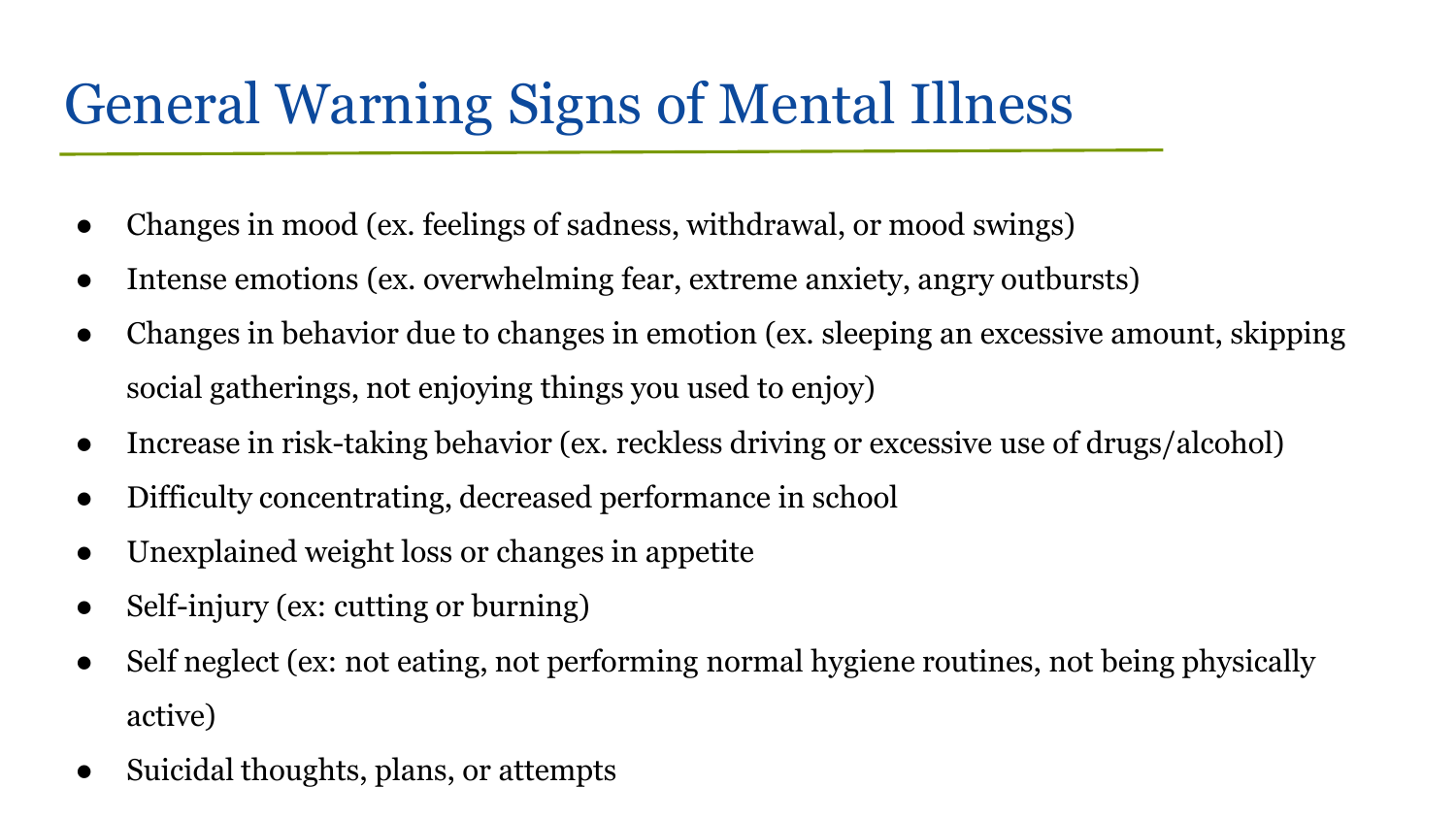# Warning Signs of Suicide

#### **Warning Signs**

- Talking about...
	- Having no reason to live
	- Not being here tomorrow
	- Being a burden to others
- **Feeling hopeless**
- Increased alcohol and drug use
- Aggressive behavior
- Withdrawal from friends and family
- Dramatic mood swings
- Impulsive or reckless behavior

#### **Suicidal Behavior**

- Collecting and saving pills or buying a weapon
- Giving away possessions
- Tying up loose ends (ex: organizing personal paper, paying debts)
- Saying goodbye to friends and family

\*If you or a loved one start taking any of these steps, seek immediate help or call 911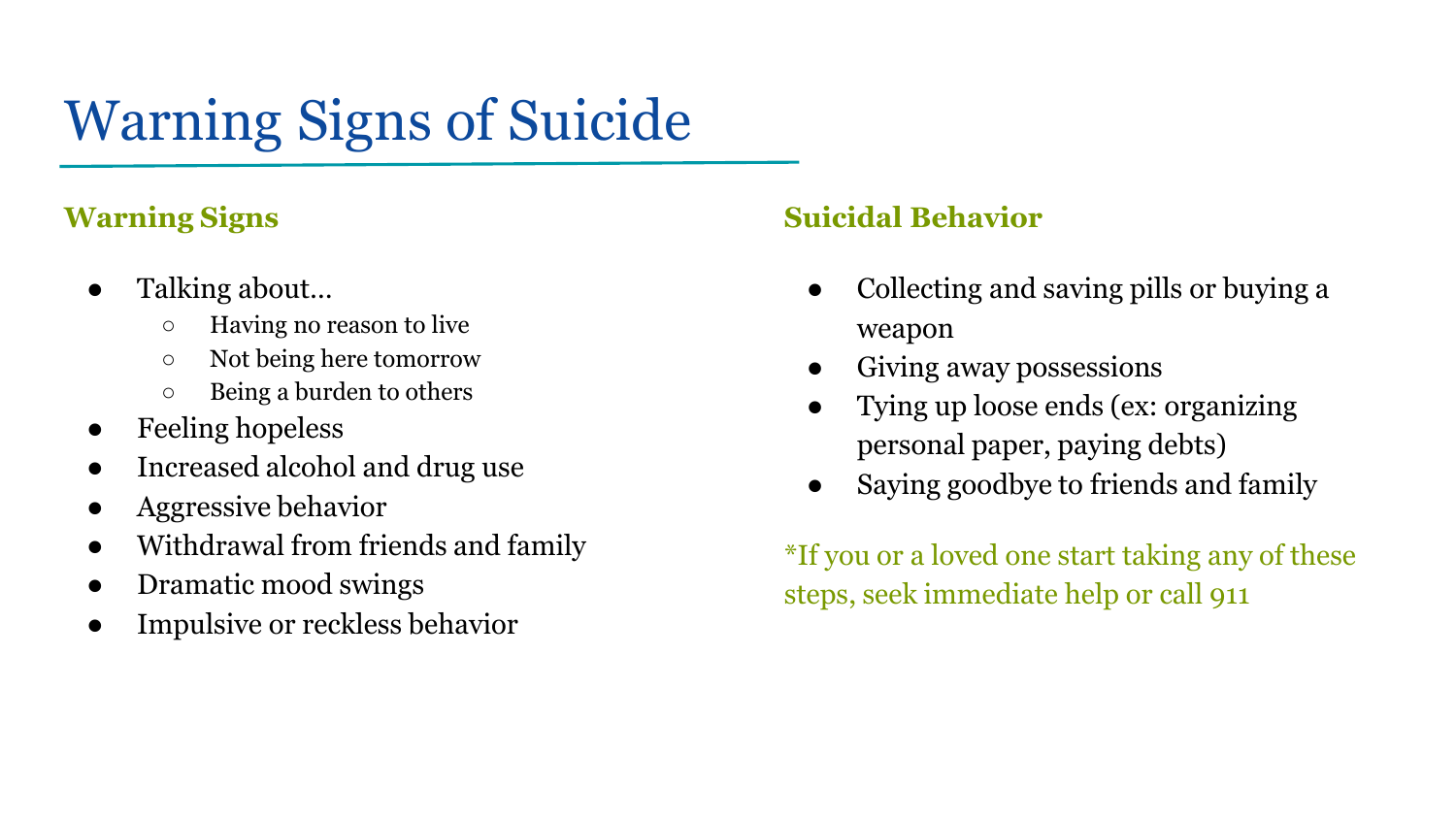And she helped me find a counselor at school, and I found a bunch of other people with other resources.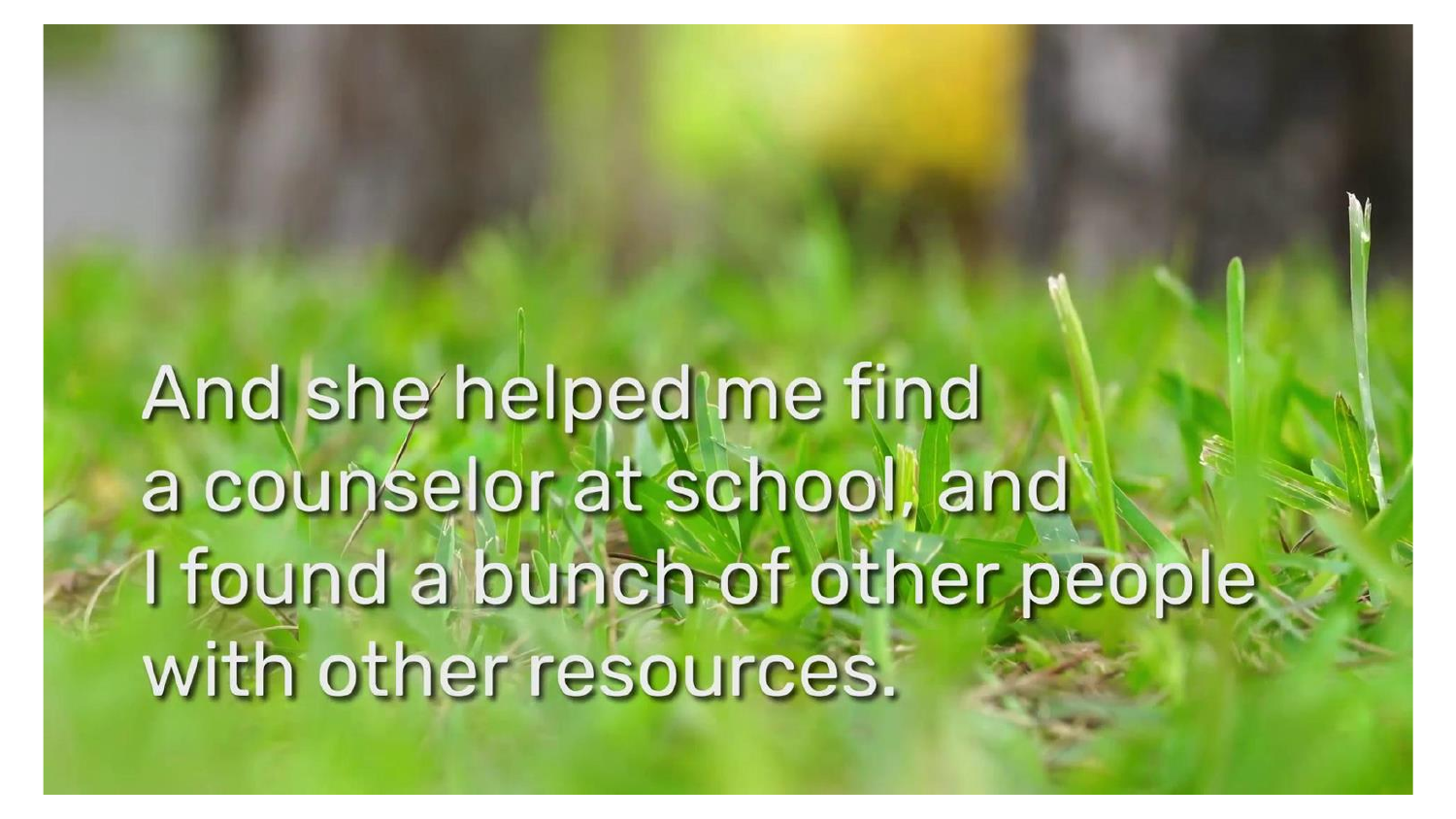## Prevention of Suicide

#### **Did you know that suicide is the 10th leading cause of death?**

- Do not overlook any behavior changes. Suicide does not discriminate. At-risk individuals for suicide can be of any gender, any age, and any ethnicity.
- Identify and support at risk individuals.
- Be attentive and **ask friends if they are okay** when you begin to notice changes in their behavior
- Asking an at-risk person if they have a plan and removing any available lethal items can help **keep them safe**
- **Be there.** Listen and learn about what the individual is thinking and feeling. (research shows that acknowledging and talking about their feelings can decrease suicidal thoughts).
- **Help them connect** with a trusted individual. Save the National Suicide Prevention Lifelines number in their phone as well as local crisis hotlines.
- **Stay connected.** Following up and staying in touch after a crisis can make a huge difference. Show them that you still care and are there to support them. (Studies show that the number of suicide deaths goes down when someone follows up with the person after a crisis).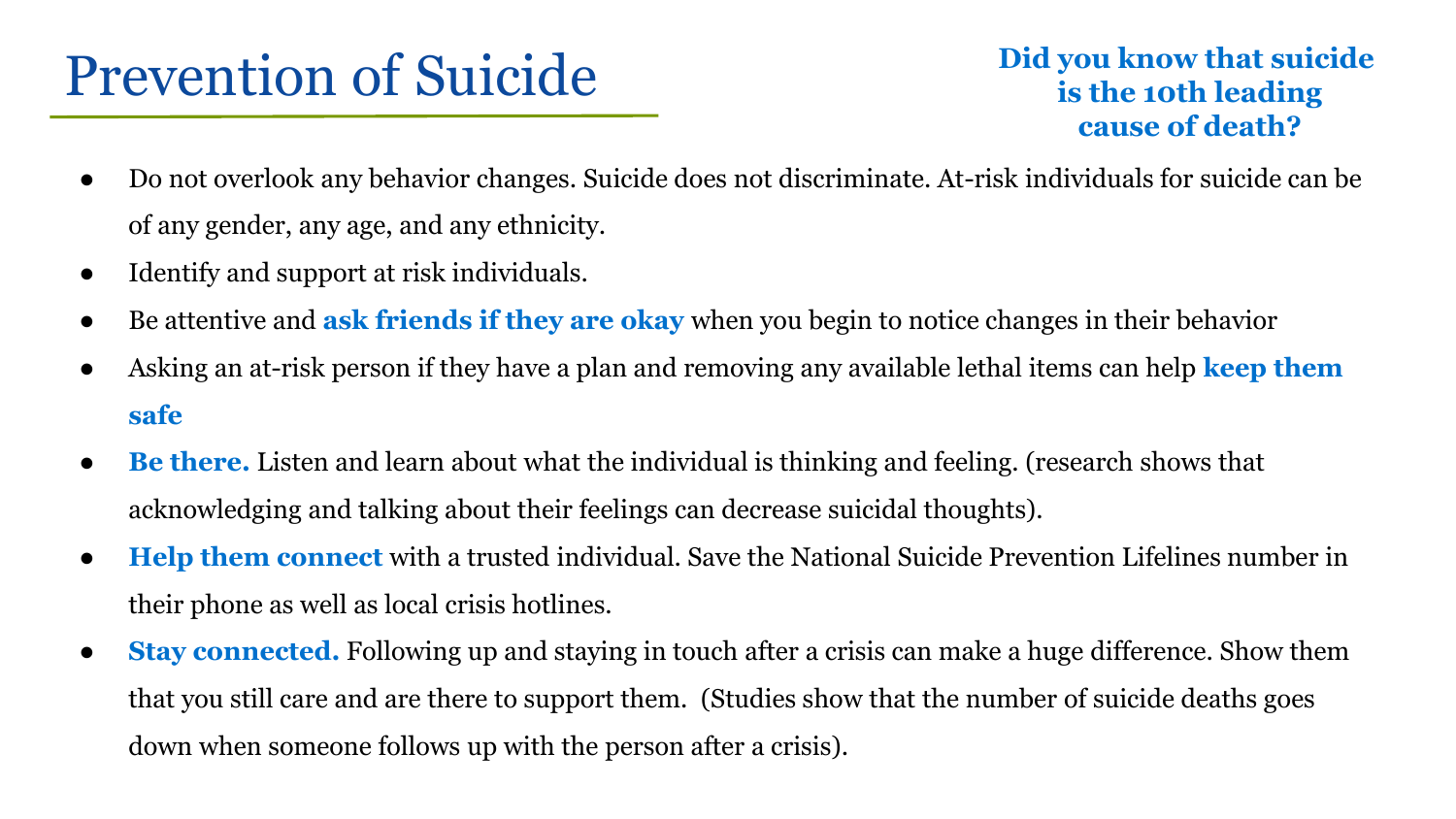### Barriers to Care

- Stigma
- Navigating the mental health system
- **Insurance**
- Transportation
- Housing/food insecurities
- Location (rural vs. urban)

What other barriers to care exist in your community?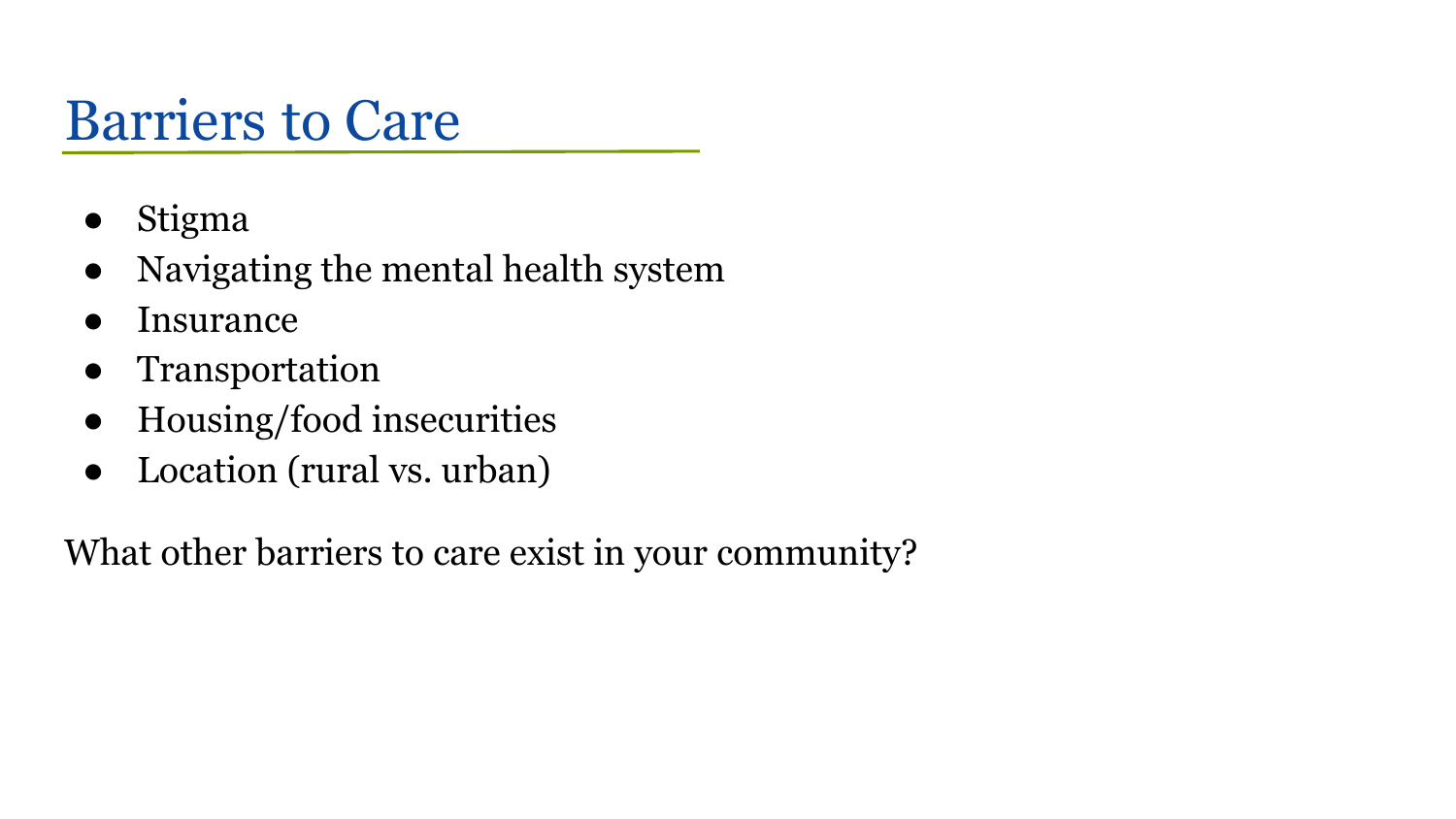# Support for Yourself or Someone You Care About

### **Therapy**

- Person-Centered Clients lead discussions and discover solutions through their own self discovery
	- Cognitive Behavioral (CBT)
		- Focuses on problem solving and changing clients responses to difficult situations
	- Acceptance and Commitment Therapist guides client to accept their issue and make necessary behavior changes
	- Dialectical Behavioral (DBT)
		- Clients learn therapeutic skills to manage emotion
	- Art Therapy
		- Uses creative techniques to help decode hidden emotion.
	- … and more!

#### **Healthy Coping Skills/Tips**

- Self-care: eat well, drink water, get enough sleep, get active
- Journal
- Write down positive affirmations
- Meditate
- Draw/paint
- Listen to music
- Spend time with family/friends
- Learn a new skill
- Breath
- Put cold water or ice on your face
- **Medication**